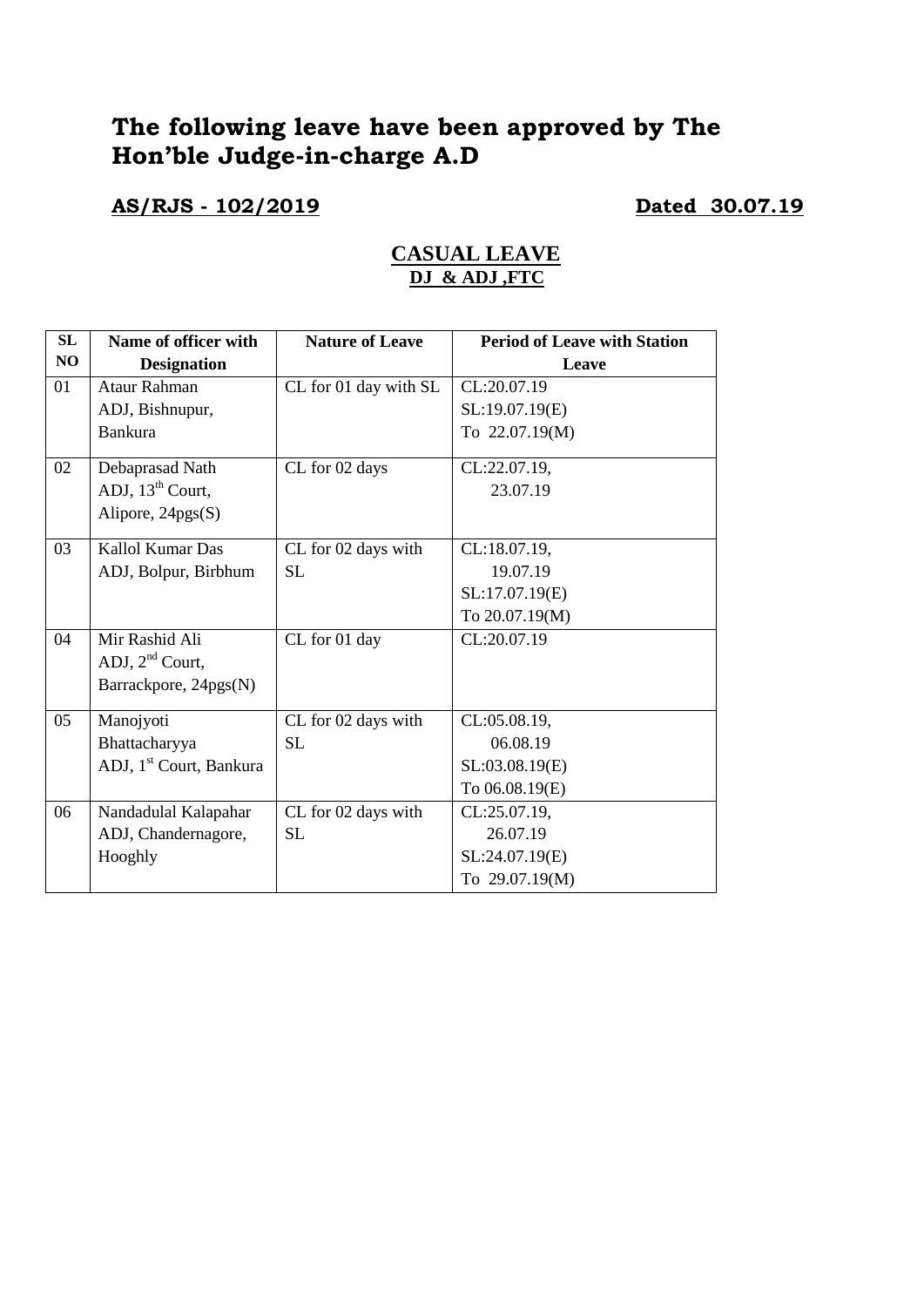| 07              | Priyabrata Dutta                      | CL for 02 days     | CL:29.07.19,   |
|-----------------|---------------------------------------|--------------------|----------------|
|                 | ADJ, Basirhat, 24pgs(N)               | with SL            | 30.07.19       |
|                 |                                       |                    | SL:26.07.19(E) |
|                 |                                       |                    | To 31.07.19(M) |
| 08              | Partha Sarathi Chatterjee             | CL for 01 day      | CL:22.07.19    |
|                 | ADJ, 11 <sup>th</sup> Court, Alipore, |                    |                |
|                 | 24pgs(S)                              |                    |                |
| 09              | Rabindra Nath Malik                   | CL for 01 day      | CL:17.07.19    |
|                 | ADJ, $1st$ Court,                     |                    |                |
|                 | Arambagh, Hooghly                     | CL for 01 day      | CL:26.07.19    |
|                 |                                       |                    |                |
| 10              | <b>Suratheswar Mondal</b>             | CL for 02 days     | CL:29.07.19,   |
|                 | ADJ, $2nd$ Court,                     | with SL            | 30.07.19       |
|                 | Arambagh, Hooghly                     |                    | SL:26.07.19(E) |
|                 |                                       |                    | To 31.07.19(M) |
| $\overline{11}$ | Samyajit Mukhopadhyay                 | CL for 01 day      | CL:12.07.19    |
|                 | ADJ, 2 <sup>nd</sup> Court, Lalbagh,  |                    |                |
|                 | Murshidabad                           |                    |                |
| 12              | Soma Majumder                         | CL for 03 days     | CL:18.07.19    |
|                 | ADJ, 2 <sup>nd</sup> Court, Contai,   | with SL            | To 20.07.19    |
|                 | Purba Medinipur                       |                    | SL:17.07.19(E) |
|                 |                                       |                    | To 22.07.19(M) |
| 13              | Sarajit Mazumder                      | CL for 01 day with | CL:24.07.19    |
|                 | ADJ, 1 <sup>st</sup> Court, Hooghly   | <b>SL</b>          | SL:23.07.19(E) |
|                 |                                       |                    | To 25.07.19(M) |

CL for 01 day CL:19.07.19

Submitted

14 Yogita Gaurisaria

ADJ, Nabadwip, Nadia

Sd/ **Registrar (Judicial Service)**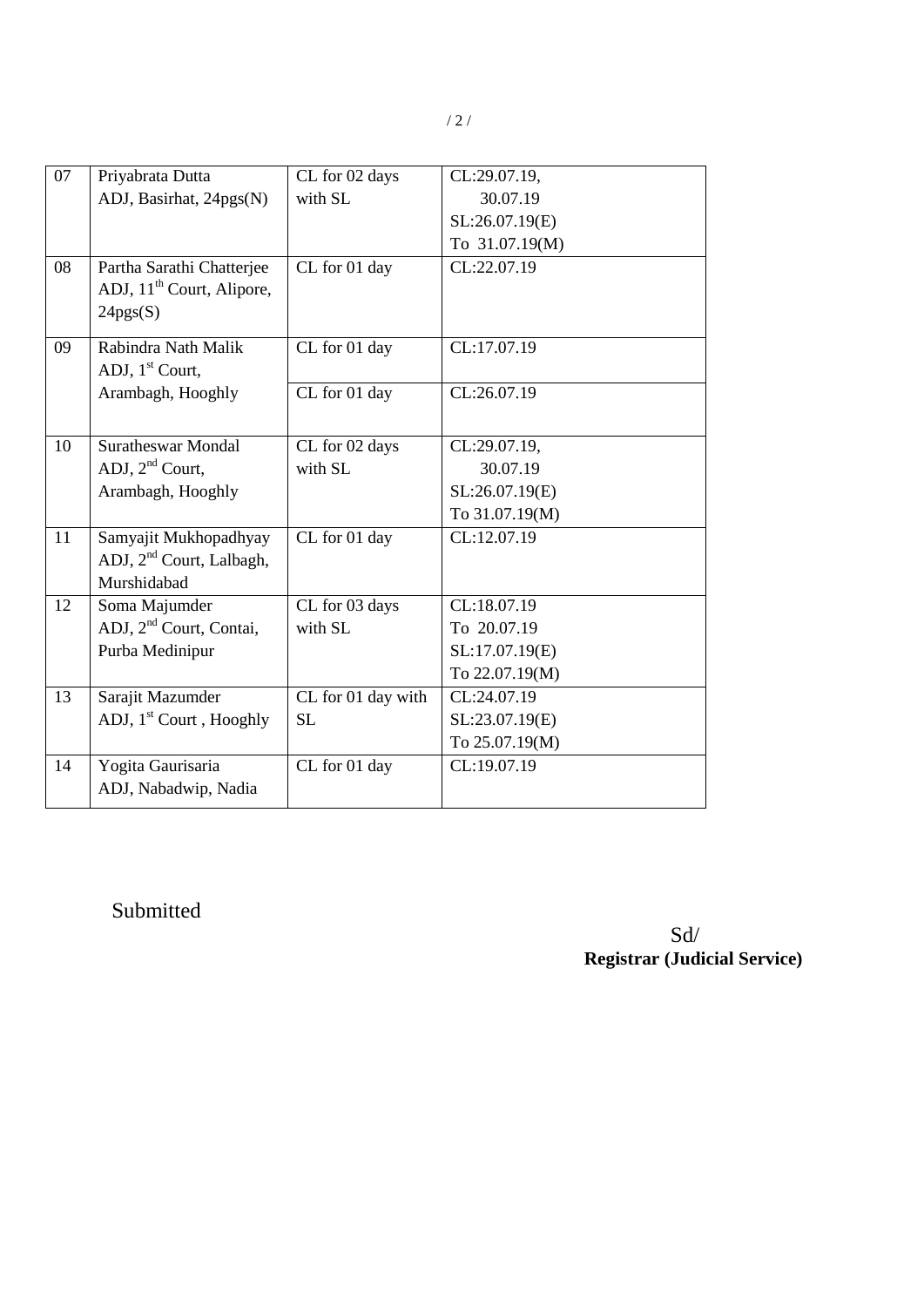# **The following leave have been approved by The Hon'ble Judge-in-charge A.D**

**AS/RJS- 98 /2019 Dated : 30.07.2019**

| SL | Name of officer                                      | <b>Nature of Leave</b>      | <b>Period of Leave with Station</b>                                                                                                        |
|----|------------------------------------------------------|-----------------------------|--------------------------------------------------------------------------------------------------------------------------------------------|
| NO | with Designation                                     |                             | Leave                                                                                                                                      |
|    | Smt. Buli Das<br>ADJ, $3rd$ Court,<br><b>Bankura</b> | Earned Leave for<br>05 days | From 22.07.2019 to 26.07.2019<br>Prefixing: 21.07.2019<br>Suffixing:<br>27.07.2019 to 28.07.2019<br>SLP: 20.07.2019(E)<br>to 29.07.2019(M) |

#### **DJ/ADJ**

### **ACJM**

| SL | Name of officer                               | <b>Nature of Leave</b>      | <b>Period of Leave with Station</b>                                  |
|----|-----------------------------------------------|-----------------------------|----------------------------------------------------------------------|
| NO | with Designation                              |                             | Leave                                                                |
|    | Sri Rudra Prasad<br>Ray, ACJM,<br>Alipurduar. | Earned Leave for 08<br>days | From 14.06.2019 to 21.06.2019<br>Suffixing: 22.06.2019 to 23.06.2019 |

#### **JM**

| SL | <b>Name of officer</b>                                           | <b>Nature of Leave</b>        | <b>Period of Leave with Station</b> |
|----|------------------------------------------------------------------|-------------------------------|-------------------------------------|
| NO | with Designation                                                 |                               | Leave                               |
| 3  | Sri Abhijeet<br>Pakhrin<br>JM, $5th$ Court,<br>Paschim Medinipur | Commuted Leave<br>for 14 days | From 15.04.2019 to 28.04.2019       |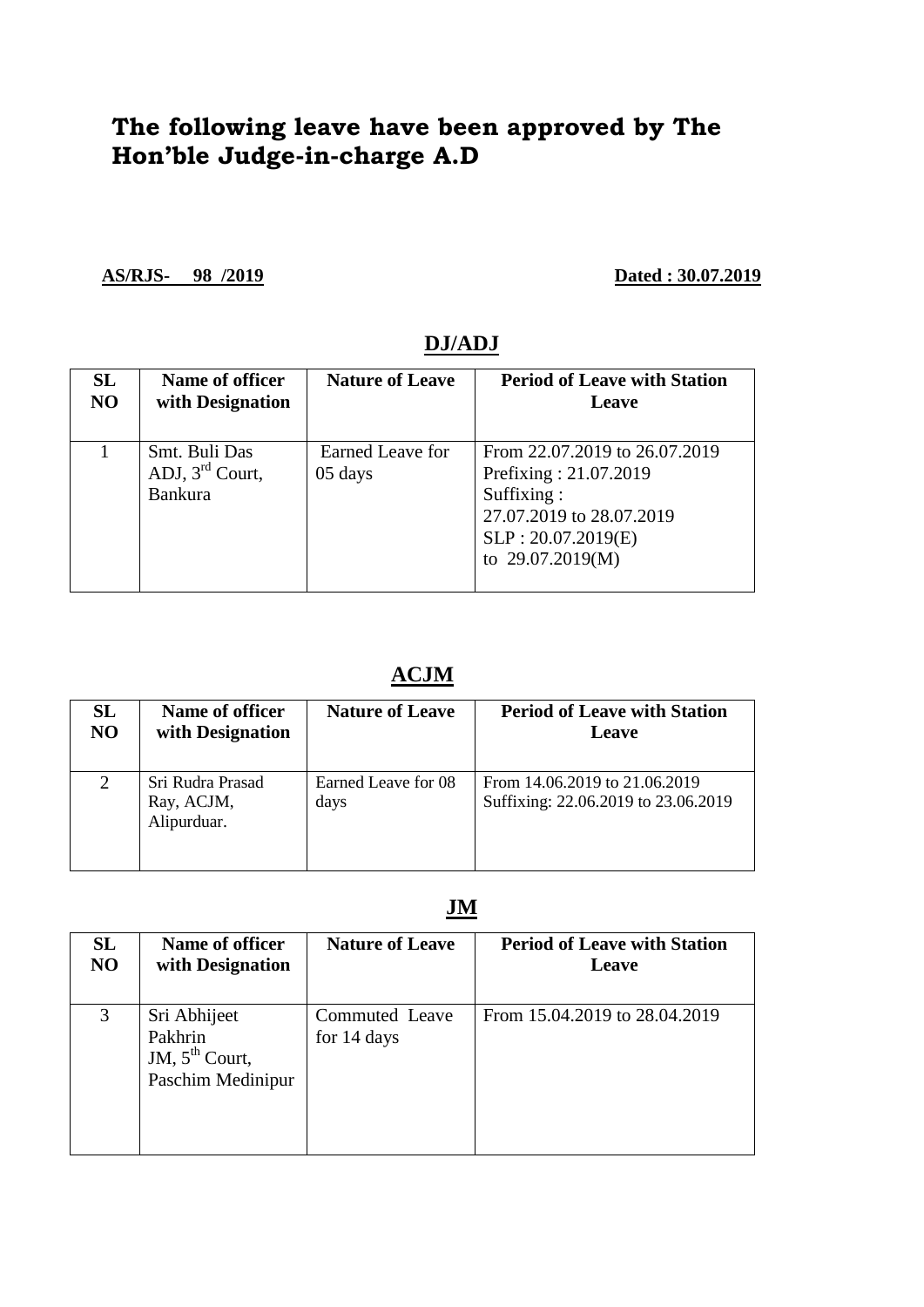| $\overline{4}$ | Sri Aneek Banerjee<br>JM, $6th$ Court,<br>Paschim Medinipur                              | <b>Commuted Leave for</b><br>04 days | From 21.06.2019 to 24.06.2019                                                   |
|----------------|------------------------------------------------------------------------------------------|--------------------------------------|---------------------------------------------------------------------------------|
| 5              | Sri Jyotirmoy<br>Bhattacharjee<br>MM, 3 <sup>rd</sup> Court,<br>Calcutta                 | Commuted Leave for<br>05 days        | From 02.07.2019 to 06.07.2019.                                                  |
| 6              | Smt. Sarmistha<br><b>Bose</b><br>JM, $4^{\text{th}}$ Court,<br>Barrackpore, 24<br>Pgs(N) | <b>Commuted Leave</b><br>for 03 days | From 02.07.2019 to 04.07.2019                                                   |
| 7              | Smt. Namrata<br>Singh<br>JM, $5^{th}$ Court,<br><b>Bankura</b>                           | MaternityLeave for<br>180 days       | From 09.07.2019 to 04.01.2020<br>Suffixing 05.01.2020.                          |
| 8              | Smt. Sanchita Saha<br>4 <sup>th</sup><br>JM.<br>Court.<br><b>Bankura</b>                 | Child Care Leave for<br>90 days      | From 22.07.2019 to 19.10.2019<br>Prefixing: 21.07.2019<br>Suffixing: 20.10.2019 |
| 9              | Miss Ruth Preya<br>Khaiba<br>4 <sup>th</sup><br>JM,<br>Court,<br>Paschim Medinipur       | Commuted Leave for<br>04 days        | From 04.07.2019 to 07.07.2019.                                                  |